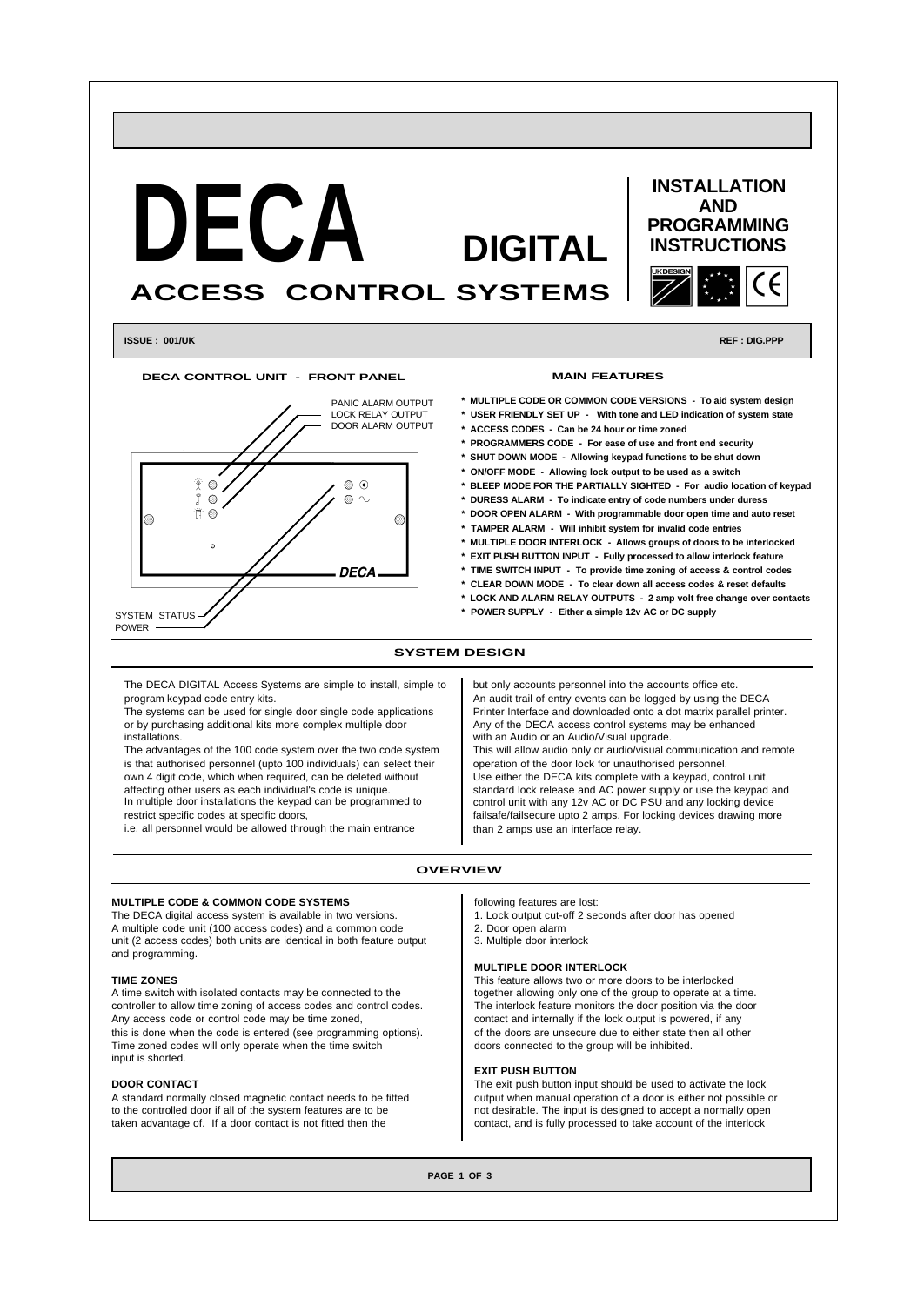# feature.

# **DURESS ALARM**

If an access code is entered preceded by an \* (ie. \*3344) the lock output will operate in the normal way and in addition the PA Alarm output will operate for its programmed time.

#### **P.A. ALARM**

If the \* and # buttons are pressed together the PA Alarm output will operate and the system will shut down for its programmed time. The alarm time setting defaults to 30 secs, but may be varied by using option "50".

# **PROGRAMMERS CODE**

The programmers code is the first six digits (\*# excluded) to be keyed in after depressing the program code switch following power up (depress switch through hole in front panel). The system will then enter the programmers mode. Valid programming entries are signalled by 2 short bleeps. Incorrect entries are ignored and signalled by 6 long bleeps. When in the programmers mode the system LED (Yellow) will be on and both the keypad and the controller sounders will operate, the sounders will give 2 bleeps (high and low tone) every 10 seconds. To leave or re-enter the program mode, enter the programmers code preceded by a # The programmers code may be changed at any time after initial set up from within the programmers mode by using option "00".

### **ACCESS CODES**

The Access Codes are 4 digit codes, held in code locations, and may be constructed of any 4 digits 0-9 (excluding  $*$  #) any digit may be used more than once (ie 3344). NOTE: The system will not allow codes to be duplicated (ie the same code in two different locations)

Code locations are numbered as follows: Common Code System (2 codes) 00 - 01

Multiple Code System (100 codes) 00 - 99 Access codes may be entered or deleted from the system by

using option "10" and "20" respectively from within the programmers mode.

# **LOCK OUTPUT TIME**

The lock output time can be programmed to operate for a set duration in either seconds, option "30" or in hours & minutes, option "31". The seconds feature is normally used for all access control applications and the hours & minutes setting for control of squash court lighting, snooker tables, sun beds etc. When the lock output time is set in hours & minutes the lock output operation is modified in that when the system detects a valid access code the lock output will turn on for the programmed time, however the programmed time will be cut short if a valid access code is used again. The lock output time defaults to 5 seconds but may be varied by using either option. **NOTE:** If a door contact is fitted the lock output will turn off 2 seconds after the door has been opened ensuring that the door is secure on closing.

# **DOOR OPEN ALARM DELAY TIME**

With a standard (N/C) magnetic door contact fitted to the door, the controller will monitor the door open time, if the door is open for longer than the programmed time, the door alarm output will operate and continue to operate until 15 seconds after the door has been closed. The door open alarm delay time defaults to 30 secs. but may be varied by using option "40".

**NOTE: THE DOOR CONTACT INPUT TERMINALS IN THE CONTROLLER MUST BE SHORTED WITH A WIRE LINK IF A DOOR CONTACT IS "NOT" FITTED.**

### **TAMPER ALARM TIME**

If 13 invalid key strokes are made the door alarm output will operate and the system will shut down for the programmed time. The tamper alarm time defaults to 5 secs. but may be varied by using option "60".

### **CLEAR ALL ACCESS CODES, CONTROL CODES AND SET DEFAULTS**

This mode will clear all access codes, control codes and reset all programmable timings to their default values **NOTE:** The program code will remain unchanged. The clear down mode is activated by using option "70" and the fixed password 654321, the clear down will take a few seconds to complete. Default Values: Lock output time - - - 5 seconds Door open time - - - - 30 seconds Tamper shutdown time - 5 seconds PA Alarm time - - - - 30 seconds

#### **TEST MODE**

The test mode option "90" allows the keypad wiring, lock output and alarm outputs to be tested. Each key should be pressed in sequence 0123456789\*#. A problem will be indicated by 6 long bleeps. After entering the last digit (#) the lock output will turn on, press the \* key to move on and step through the other outputs. **NOTE:** If no keys are pressed the output will stay turned on for two minutes then step to the next output etc.

# **ON/OFF CODE**

This code, when entered with the system in normal running mode, will allow the output to be used as a switch. When a valid code is entered the lock output will turn on and remain on until a valid code is entered again turning the output off. The system will remain in this mode until the ON/OFF code is re-entered restoring the system to full function. To set the ON/OFF code enter the program mode and use option "97". This sets the code and when entered preceded by a # the system will function as above.

#### **SHUTDOWN CODE**

This code, when entered with the system in normal running mode, will shutdown valid access codes but leave the other system features operating. It may be used by management for holiday shutdown periods etc. The system will remain in this mode until the shutdown code is re-entered restoring the system to full function. To set the shut down code enter the program mode and use option "98". This sets the code and when entered preceded by a # the system will function as above.

# **BLEEP CODE FOR THE PARTIALLY SIGHTED**

This code, when entered with the system in normal running mode, will make the keypad sounder "chirp" every 12 seconds. This is to assist partially sighted users in locating the device. The system will remain in this mode until the bleep code is re-entered. To set the bleep code enter the program mode and use option "99". This sets the code and when entered preceded by a # the system will function as above.

# **INSTALLATION**

#### **KEYPAD**

Install on the unsecure side of the door adjacent to the opening edge of the door.

### **CONTROL UNIT**

Install on the secure side of the door within 100 metres of the keypad.

#### **DOOR CONTACT**

Fit to the leading edge of the opening door. If the door contact is not fitted the following features will be inoperative:

- 1. Lock output cut-off 2 seconds after door has opened
- 2. Door open alarm
- 3. Multiple door interlock

**NOTE: THE DOOR CONTACT INPUT TERMINALS IN THE CONTROLLER MUST BE SHORTED WITH A WIRE LINK IF A DOOR CONTACT IS "NOT" FITTED**.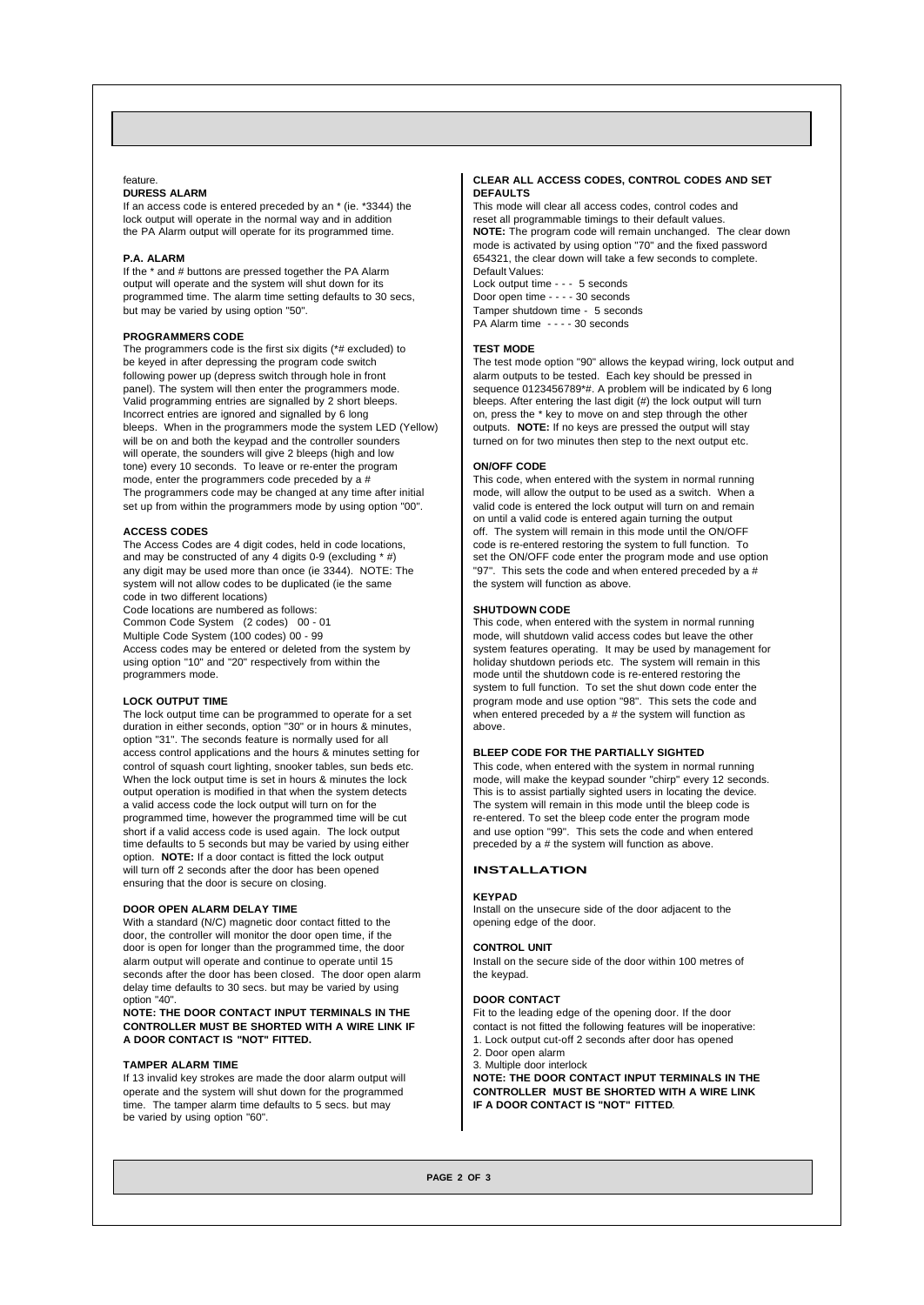# **INSTALLATION & PROGRAMMING INSTRUCTIONS**

#### **LOCK RELEASE**

Fit the door release to the frame in place of the existing lock keep.

**POWER SUPPLY** Install the power supply on the secure side of the door and feed via a 5 Amp fused 240v 50Hz mains outlet.

**TIME SWITCH** Install the time switch adjacent to the controller to provide time zoning of codes.

**EXIT PUSH BUTTON** If required fit a normally open push button on the secure side of the door.

**DOOR ALARM** If required fit a door alarm on the secure side of the door this will be activated by the tamper alarm & door open alarm.

#### **PA ALARM**

If required fit a PA alarm on the secure side of the door this will be activated by the duress feature & the PA alarm.

### **MULTIPLE DOOR INTERLOCK**

If required wire between each controller that is to be interlocked.

## **CABLING**

| Keypad     controller     9 cores               |
|-------------------------------------------------|
| Door Contact   controller      2 cores          |
| Time switch   controller      2 cores           |
| Exit push button  controller      2 cores       |
| Door Alarm    controller      2 cores           |
| PA Alarm.    controller      2 cores            |
| Lock Release   controller      2 cores          |
| Power Supply   controller      2 cores          |
| Interlock     controller to controller  2 cores |

### **PROGRAMMING**

#### **INITIAL SET-UP**

a. Double check all connections and power up the system. b. Depress the programmers code switch through the 2mm hole in the controller front panel & the system LED (yellow) will come on. c. Select your programmers code (6 digits excluding \* or #) and enter at the keypad, this takes you straight to the program mode. **NOTE:** When in the programmers mode the system LED (Yellow) will be on and both the keypad and the controller sounders will operate, the sounders will give 2 bleeps (high and low tone) every 10 seconds while in the programmers mode. Valid programming entries are signalled by 2 short beeps.

Incorrect entries are ignored and signalled by 6 long bleeps. d. Clear the system & reset the default values using option "70".

- e. Enter an access code using option "10".
- f. Leave the programmers mode by entering the six digit programmers code preceded by a #.

g. Test the system by entering the 4 digit access code at the keypad h. To re-enter or leave the program mode, enter the programmers code preceded by a #.

i. Complete the Access Code Allocation sheet and keep secure.

#### **PROGRAMMING OPTIONS**

**CHANGE THE PROGRAM CODE** 00\*(NEW CODE 6 digits)\*

#### **ENTER AN ACCESS CODE**

10\*(CODE LOCATION 2 digits)\*(ACCESS CODE 4 digits)\* Standard 10\*#(CODE LOCATION 2 digits)\*(ACCESS CODE 4 digits)\* Timed (ie.  $10*00*3344*$  = access code 3344 in code location 00)

**DELETE AN ACCESS CODE** 20\*(CODE LOCATION 2 digits)\* (ie.  $20*01*$  = access code in location 01 deleted)

**SET THE LOCK OUTPUT TIME (Secs) for access control.** 30\*(SECS. 3 digits)\*  $(ie.30*009* = lock output set for 9 secs. Max time 120 secs)$ 

**SET THE LOCK OUTPUT TIME (Hours & Mins) for lighting etc.** 31\*(HOURS 1 digit)\*(MINUTES 2 digits)\* (ie.  $31*1*09*$  = lock output set for 1 hour 9 mins. Max time 9 hours)

**DOOR OPEN ALARM DELAY TIME** 40\*(SECS. 3 digits)\* (ie.  $40*060* = 0$  door open time set for 60 secs. Max time 120 secs.)

**SET PA ALARM TIME** 50\*(SECS. 3 digits)\* (ie.  $50*100*$  = PA alarm set for 100 secs. Max time 120 secs)

**SET TAMPER SHUT DOWN TIME** 60\*(SECS. 3 digits)\* (ie.  $60*009*$  = tamper shut down set for 9 secs. Max time 120 secs.)

**CLEAR ACCESS CODES, CONTROL CODES (not prog.code) & SET DEFAULT VALUES** 70\*654321\* (ie.  $70*654321*$  = access & control codes cleared, defaults reset)

**TEST MODE** 90 \* 0 1 2 3 4 5 6 7 8 9 \*# Step through outputs by pressing \*

ie.  $90*0123456789****$  = if reported OK keypad & outputs tested)

**SET THE ON/OFF CODE** 97\*(CODE 6 digits)\*Standard 97\*#(CODE 6 digits)\*Timed

**SET THE SHUT DOWN CODE** 98\*(CODE 6 digits)\*Standard 98\*#(CODE 6 digits)\*Timed

# **SET THE BLEEP CODE**

99\*(CODE 6 digits)\*Standard 99\*#(CODE 6 digits)\*Timed

**PAGE 3 OF 3**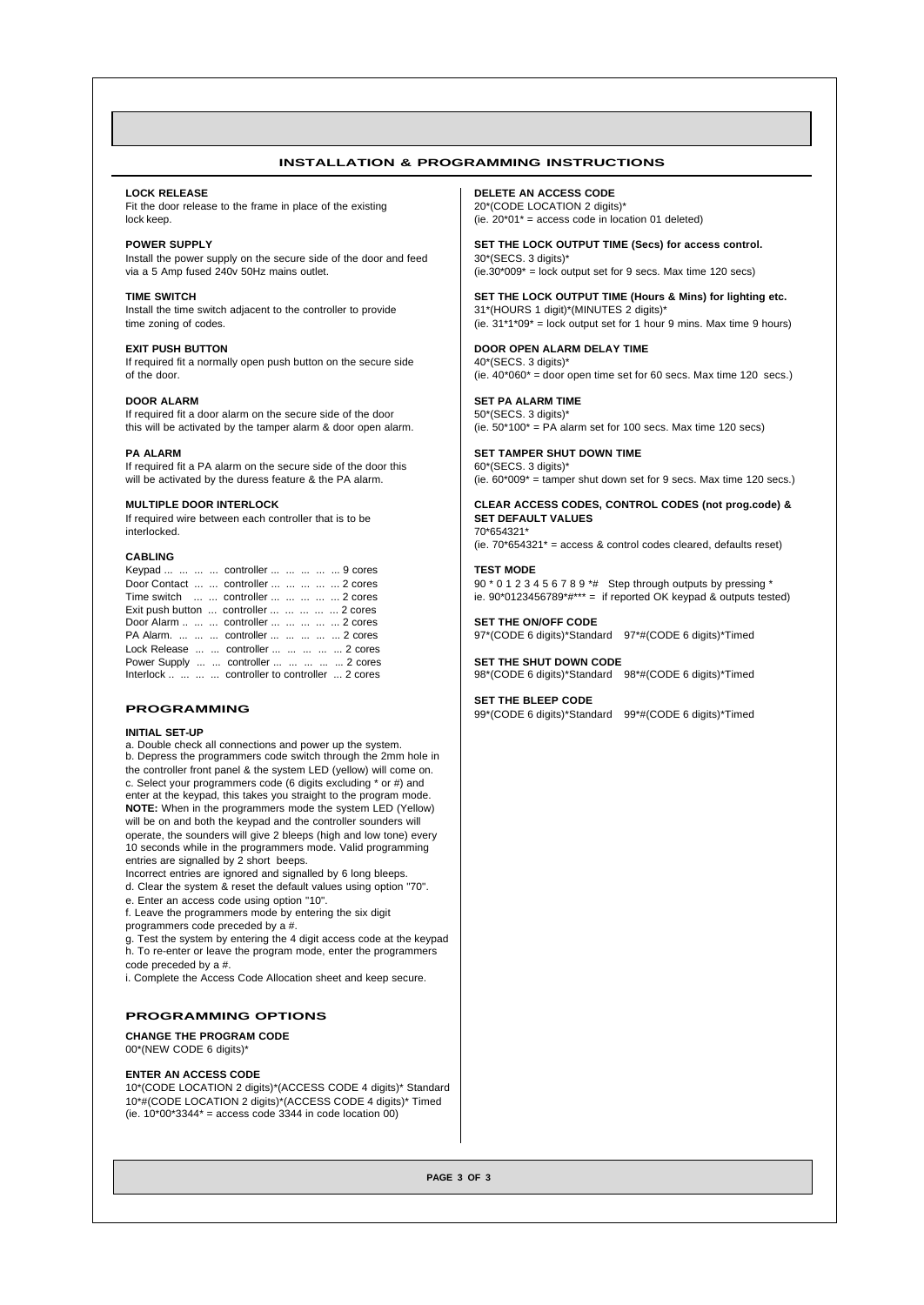